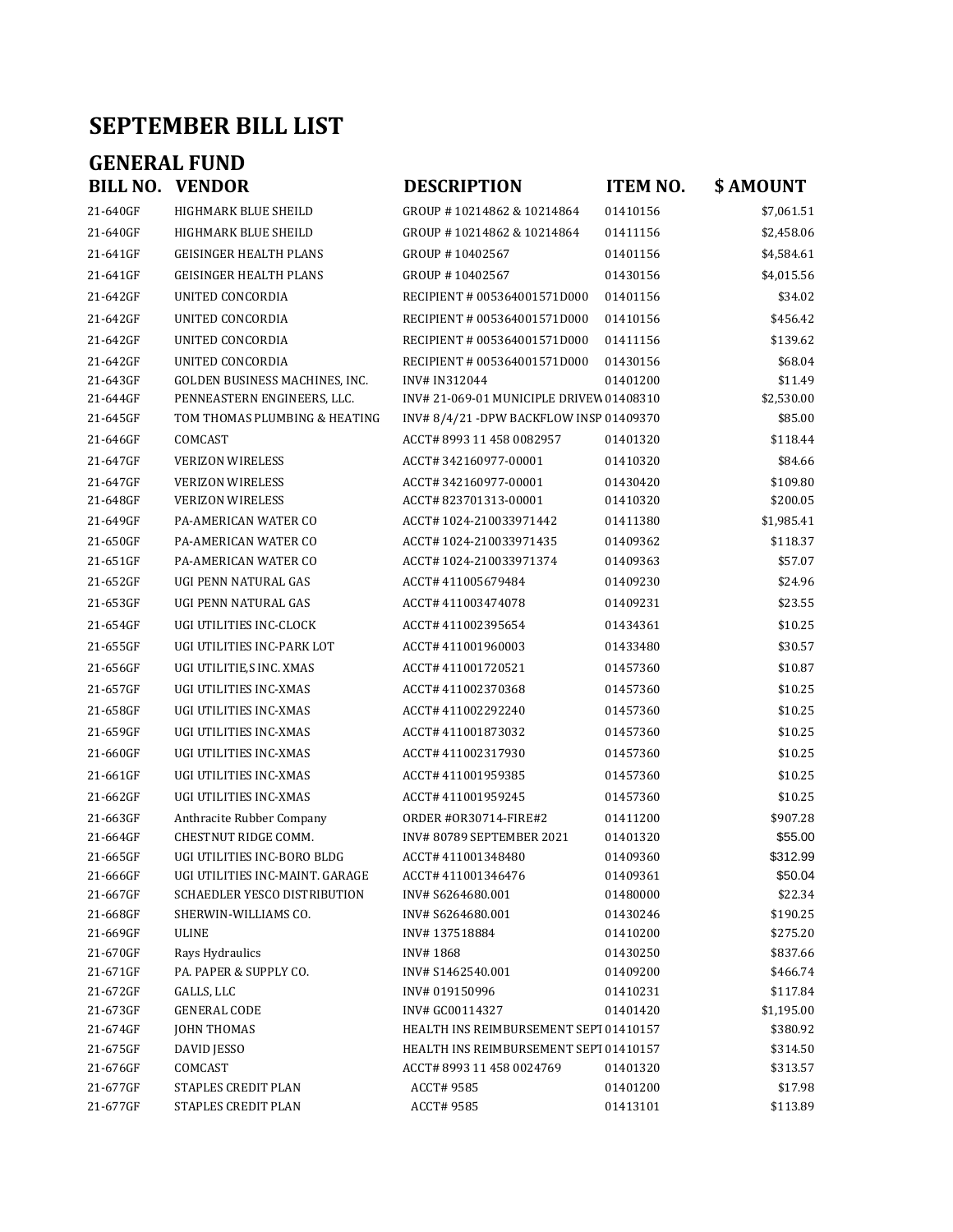|                     | <b>BILL NO. VENDOR</b>          | <b>DESCRIPTION</b>                       | <b>ITEM NO.</b> | \$AMOUNT    |
|---------------------|---------------------------------|------------------------------------------|-----------------|-------------|
| <b>LIQUID FUELS</b> |                                 |                                          |                 |             |
|                     |                                 |                                          |                 |             |
| 21-711GF            | UGI UTILITIES INC-PARK LOT      | ACCT# 41100196003                        | 01433480        | \$17.64     |
| 21-710GF            | <b>LORI BOLESTA</b>             | 2021 UNIFORM ALLOW REIMBURSE 1411231     |                 | \$463.02    |
| 21-709GF            | TALEN ENERGY -#58195852-284-8   | ACCT# 58195852-284-8                     | 01434361        | \$20.49     |
| 21-708GF            | TALEN ENERGY-#58195852-594-0    | ACCT# 58195852-594-0                     | 01457360        | \$20.49     |
| 21-707GF            | TALEN ENERGY-#58195852-542-9    | ACCT# 58195852-542-9                     | 01457360        | \$20.49     |
| 21-706GF            | TALEN ENERGY-#58195852-111-3    | ACCT# 58195852-111-3                     | 01457360        | \$20.49     |
| 21-705GF            | TALEN ENERGY-#5895852-265-7     | ACCT# 58195852-265-7                     | 01457360        | \$20.49     |
| 21-704GF            | TALEN ENERGY-#58195852-342-4    | ACCT# 58195852-342-4                     | 01457360        | \$20.49     |
| 21-703GF            | TALEN ENERGY-#58195852-519-7    | ACCT# 58195852-519-7                     | 01457360        | \$20.49     |
| 21-702GF            | LOWES                           | ACCT# *** **** 0347818                   | 01445370        | \$110.62    |
| 21-702GF            | LOWES                           | ACCT# *** **** 0347818                   | 01430246        | \$148.07    |
| 21-701GF            | FIRST KEYSTONE COMMUNITY BANK   | ACCT# **** **** **** 2595                | 01480000        | \$325.00    |
| 21-701GF            | FIRST KEYSTONE COMMUNITY BANK   | ACCT# **** **** **** 2595                | 01430246        | \$229.98    |
| 21-701GF            | FIRST KEYSTONE COMMUNITY BANK   | ACCT# **** **** **** 2595                | 01401420        | \$186.10    |
| 21-701GF            | FIRST KEYSTONE COMMUNITY BANK   | ACCT# **** **** **** 2595                | 01401200        | \$22.58     |
| 21-700GF            | MICHAEL MINSAVAGE               | Uniforn allowance purchase               | 01410231        | \$146.81    |
| 21-699GF            | Ryan Zielinski                  | Uniforn allowance purchase               | 01410231        | \$134.68    |
| 21-698GF            | JACK WILLIAMS TIRE & AUTO       | INV# 29207225 - RESCUE 3                 | 01411370        | \$112.94    |
| 21-697GF            | <b>BHW</b>                      | INV#21057B                               | 01406410        | \$844.64    |
| 21-696GF            | <b>CITIZENS VOICE</b>           | REFERENCE #82563469, 82563472, 01401340  |                 | \$477.50    |
| 21-695GF            | COMCAST                         | ACCT#8993 11 458 0189554                 | 01430420        | \$119.55    |
| 21-694GF            | DAVID BONAWITS                  | HEATHCARE REIMBURSEMENT SEP101410157     |                 | \$277.22    |
| 21-693GF            | NORTH AMERICAN BENEFITS COMPAN  | 6/1/2021-11/30/2021 PREMIUM IN 01430156  |                 | \$421.20    |
| 21-693GF            | NORTH AMERICAN BENEFITS COMPAN  | 6/1/2021-11/30/2021 PREMIUM IN 01411158  |                 | \$113.40    |
| 21-693GF            | NORTH AMERICAN BENEFITS COMPAN  | 6/1/2021-11/30/2021 PREMIUM IN 01410156  |                 | \$473.40    |
| 21-693GF            | NORTH AMERICAN BENEFITS COMPAN  | 6/1/2021-11/30/2021 PREMIUM IN 01401157  |                 | \$388.80    |
| 21-692GF            | PENNSYLVANIA ONE CALL SYSTEM,   | INV#0000919070                           | 01401320        | \$41.65     |
| 21-691GF            | NO NONSENSE NEUTERING           | INV#1935855                              | 01480000        | \$45.00     |
| 21-690GF            | VALLEY POWER EQUIPMENT          | INV#126643                               | 01432120        | \$999.00    |
| 21-690GF            | VALLEY POWER EQUIPMENT          | INV#126643                               | 01430246        | \$963.12    |
| 21-689GF            | <b>WEX BANK</b>                 | 0496-00-241376-3                         | 01411230        | \$485.45    |
| 21-689GF            | WEX BANK                        | 0496-00-241376-3                         | 01410230        | \$1,269.28  |
| 21-688GF            | PENNEASTERN ENGINEERS, LLC.     | 2021 INVOICES FOR PAVE CUTS              | 01408310        | \$26,008.75 |
| 21-687GF            | UGI UTILITIES INC-BORO BLDG     | ACCT# 411001348480                       | 01409360        | \$473.60    |
| 21-686GF            | UGI UTILITIES INC-MAINT. GARAGE | ACCT#411001346476                        | 01409361        | \$34.56     |
| 21-685GF            | CROSSIN, JACK                   | 401-403 E MAIN ST APPRAISAL              | 01404310        | \$800.00    |
| 21-684GF            | T.P. TREE SERVICE               | REMOVAL OF TREES ACROSS TROUG 01426450   |                 | \$975.00    |
| 21-683GF            | KOSTELANSKY MICHAEL ATTY.       | AUGUST 2021                              | 01404310        | \$3,139.50  |
| 21-682GF            | <b>GLEN SUMMIT SPRINGS</b>      | ACCT# 003005                             | 01401200        | \$33.50     |
| 21-681GF            | AMTRUST NORTH AMERICA           | KWC1259935 9/2021 INSTALL                | 01486354        | \$5,977.00  |
| 21-680GF            | GOLDEN BUSINESS MACHINES, INC.  | INV# IN312973                            | 01401200        | \$69.59     |
| 21-679GF            | <b>LUZERNE COUNTY TREASURER</b> | 2021 TAX BILL PRINTING/MAILING (01403200 |                 | \$1,826.20  |
| 21-678GF            | STU KRASAVAGE CONCRETE CONST.   | MAIN ST PLYMOUTH MAN HOLE REF 01436120   |                 | \$1,425.00  |

| 21-109LF | UGI UTILITIES INC-TRAFFIC    | ACCT# 411002398930                     | 35433360 | \$28.65  |
|----------|------------------------------|----------------------------------------|----------|----------|
| 21-110LF | UGI UTILITIES INC-TRAFFIC    | ACCT# 411002252095                     | 35433360 | \$34.13  |
| 21-111LF | UGI UTILITIES INC-TRAFFIC    | ACCT# 411001923365                     | 35433360 | \$27.78  |
| 21-112LF | TALEN ENERGY #58195852-006-5 | ACCT# 58195852-006-5                   | 35434360 | \$86.90  |
| 21-113LF | UGI UTILITIES INC-ST LITES   | ACCT# 411002322831 UGI ENERGY 35434360 |          | \$677.04 |

| ITEM NO. | <b>\$ AMOU</b> |
|----------|----------------|
| 35433360 |                |

| 52095                       | 35433360 | \$34.1 |
|-----------------------------|----------|--------|
| 23365                       | 35433360 | \$27.7 |
| 2-006-5                     | 35434360 | \$86.9 |
| 22831 HCI ENERCY - 35434360 |          | \$6770 |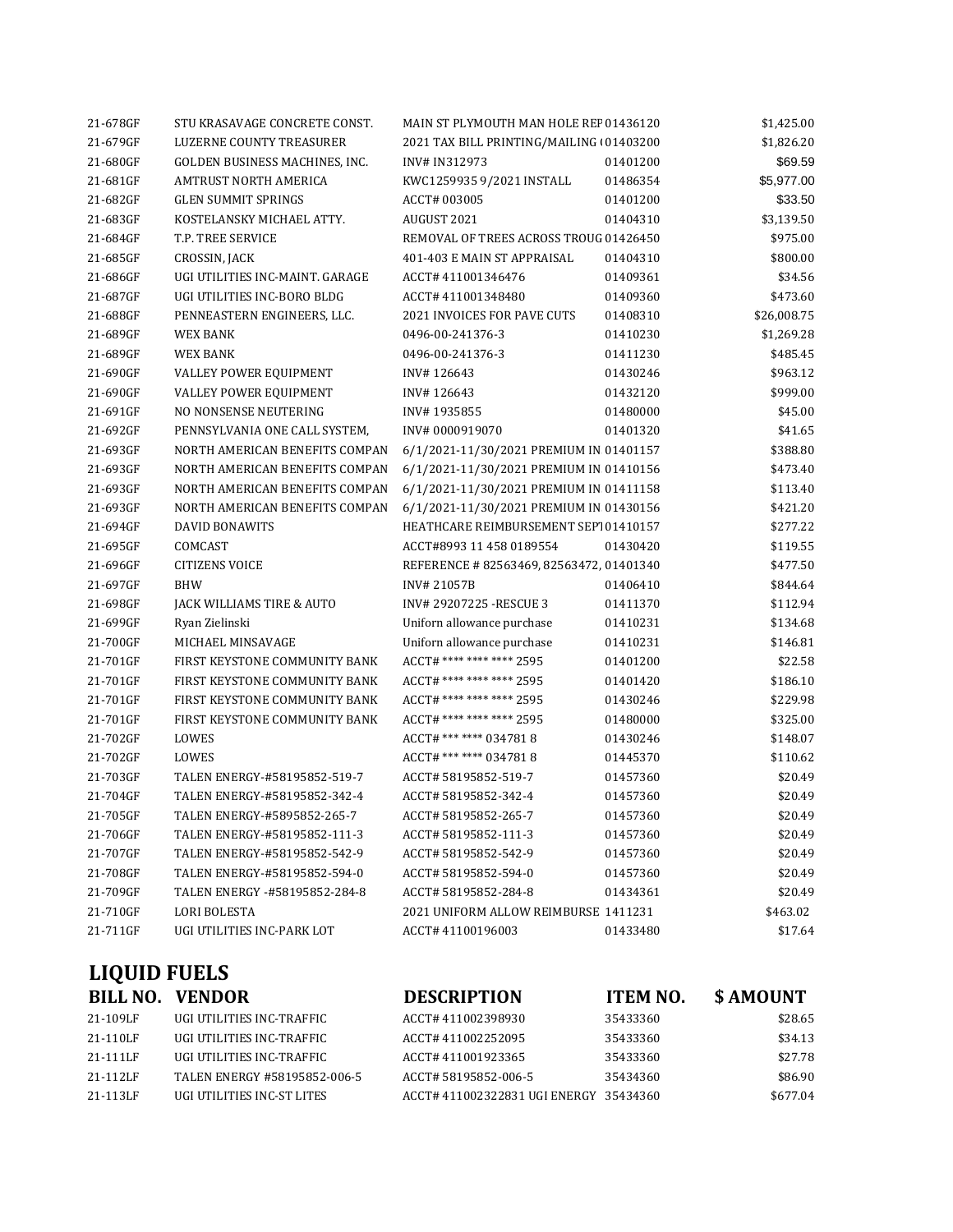| 21-114LF | UGI UTILITIES INC-TRAFFIC   | ACCT#411002398427     | 35433360 | \$37.35    |
|----------|-----------------------------|-----------------------|----------|------------|
| 21-115LF | SHERWIN-WILLIAMS CO.        | INV# 6478-7           | 35433200 | \$63.60    |
| 21-116LF | KUHARCHIK CONSTRUCTION INC. | INV#413860            | 35433450 | \$1,394.09 |
| 21-117LF | KUHARCHIK CONSTRUCTION INC. | INV#413639            | 35433450 | \$497.40   |
| 21-118LF | BRADCO SUPPLY CO.           | INV# 207704           | 35433200 | \$651.00   |
| 21-119LF | BRADCO SUPPLY CO.           | INV# 208131 & 207723  | 35432200 | \$1,716.95 |
| 21-119LF | BRADCO SUPPLY CO.           | INV# 208131 & 207723  | 35433200 | \$2,064.94 |
| 21-120LF | UGI UTILITIES INC-ST LITES  | ACCT#411002322831     | 35434360 | \$732.59   |
| 21-121LF | UGI UTILITIES INC ST LITE   | ACCT#421000259596     | 35434360 | \$3.28     |
| 21-122LF | UGI UTILITIES INC-TRAFFIC   | ACCT#411002398427     | 35433360 | \$10.17    |
| 21-123LF | UGI UTILITIES INC-ST LITES  | ACCT#411002322419     | 35434360 | \$646.52   |
| 21-124LF | WEX BANK                    | ACCT#0496-00-241376-3 | 35430231 | \$760.66   |
| 21-125LF | UGI UTILITIES INC-ST LITES  | ACCT#411002322831     | 35434360 | \$2,344.34 |
| 21-126LF | UGI UTILITIES INC-ST LITES  | ACCT#411002322419     | 35434360 | \$1,330.07 |
| 21-127LF | UGI UTILITIES INC ST LITE   | ACCT#421000259596     | 35434360 | \$10.99    |

## **RECREATION FUND<br>BILL NO. VENDOR**

**BILL NO. VENDOR DESCRIPTION ITEM NO. \$ AMOUNT**

| UGI UTILITIES INC-SFTBL          | ACCT# 411002989464     | 05454364 | \$13.39 |
|----------------------------------|------------------------|----------|---------|
| UGI UTILITIES INC-BARNES ST PARK | ACCT#411003189031      | 05454361 | \$10.87 |
| UGI UTILITIES INC-BARNES ST      | ACCT# 411003188777     | 05454361 | \$0.96  |
| PENNSYLVANIA-AMERICAN WATER CO   | ACCT#1024-210033889710 | 05454362 | \$16.83 |
| UGI UTILITIES INC-SFTBL          | ACCT# 411002989464     | 05454364 | \$2.58  |
|                                  |                        |          |         |